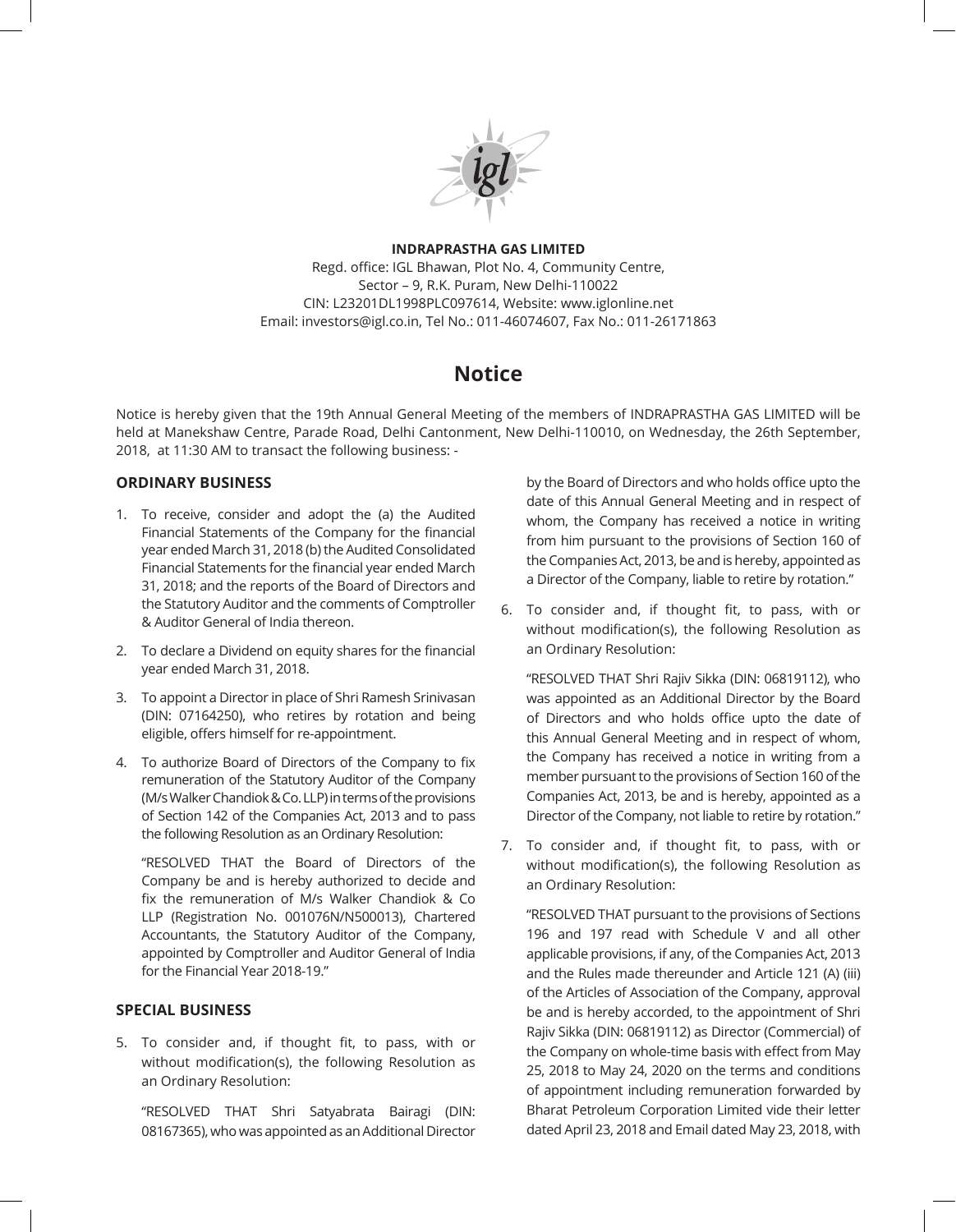

the liberty to the Board of Directors to alter and vary the terms and conditions, as the Board of Directors may consider necessary and as may be agreed to by Shri Rajiv Sikka/ BPCL.

RESOLVED FURTHER THAT the Company shall provide all such facilities to Shri Rajiv Sikka as may be necessary for his smooth functioning as Director (Commercial), and reimburse such expenses as are incurred by Shri Rajiv Sikka in carrying out the responsibilities of Director (Commercial).

RESOLVED FURTHER THAT Shri Rajiv Sikka shall not be liable to retire by rotation nor shall be reckoned for determining the number of Directors liable to retire by rotation, till the time he holds the office as Director (Commercial) of the Company."

8. To consider and, if thought fit, to pass, with or without modification(s), the following Resolution as a Special Resolution:

"RESOLVED THAT pursuant to the provisions of Sections 149, 152 and other applicable provisions of the Companies Act, 2013, the Companies (Appointment & Qualification of Directors) Rules, 2014, read with Schedule IV to the said Act, applicable provisions of the SEBI (Listing Obligations and Disclosure Requirements) Regulations, 2015 and the Articles of Association of the Company, as amended from time to time, Shri Raghu Nayyar (DIN: 07115862), who meets the criteria prescribed for Independent Directors under Section 149(6) of the Companies Act, 2013 and applicable provisions of the SEBI (Listing Obligations and Disclosure Requirements) Regulations, 2015, be and is hereby re-appointed as an Independent Director of the Company, to hold office as such for a second term, with effect from March 20, 2018 upto March 19, 2019."

9. To consider and, if thought fit, to pass, with or without modification(s), the following Resolution as a Special Resolution:

"RESOLVED THAT pursuant to the provisions of Sections 149, 152 and other applicable provisions of the Companies Act, 2013, the Companies (Appointment & Qualification of Directors) Rules, 2014, read with Schedule IV to the said Act, applicable provisions of the SEBI (Listing Obligations and Disclosure Requirements) Regulations, 2015 and the Articles of Association of the Company, as amended from time to time, Dr. Sudha Sharma (DIN: 07117535), who meets the criteria prescribed for Independent Directors under Section

149(6) of the Companies Act, 2013 and applicable provisions of the SEBI (Listing Obligations and Disclosure Requirements) Regulations, 2015, be and is hereby re-appointed as an Independent Director of the Company, to hold office as such for a second term, with effect from March 20, 2018 upto March 19, 2019."

10. To consider and, if thought fit, to pass, with or without modification(s), the following Resolution as an Ordinary Resolution:

"RESOLVED THAT pursuant to the provisions of Section 148 and all other applicable provisions of the Companies Act, 2013 and the Companies (Audit and Auditors) Rules, 2014, the Cost Auditors appointed by the Board of Directors of the Company, to conduct the audit of the cost records of the Company for the financial year ending March 31, 2019, be paid the remuneration as set out in the statement annexed to the Notice convening this Meeting.

RESOLVED FURTHER THAT the Board of Directors of the Company be and is hereby authorised to do all acts and take all such steps as may be necessary, proper or expedient to give effect to this resolution."

11. To consider and, if thought fit, to pass, with or without modification(s), the following Resolution as an Ordinary Resolution:

"RESOLVED THAT pursuant to SEBI (Listing Obligations and Disclosure Requirements) Regulations, 2015 and other applicable provisions, if any, and subject to any modification(s) and re-enactment thereof, consent of the members be and is hereby accorded to ratify the contract for purchase of APM gas for NCT of Delhi, at a price determined by Government of India from time to time, amounting to Rs. 821.43 Crores, with its related party i.e. GAIL (India) Limited (Nominee of Government of India), during the period April 1, 2017 to March 31, 2018.

RESOLVED FURTHER THAT the Board of Directors of the Company be and is hereby authorized to do all acts, deeds, matters and things that may be necessary, proper, expedient or incidental thereto for the purpose of giving effect to this Resolution."

Place : New Delhi (S. K. Jain)

By Order of the Board Sd/- Date: August 10, 2018 Company Secretary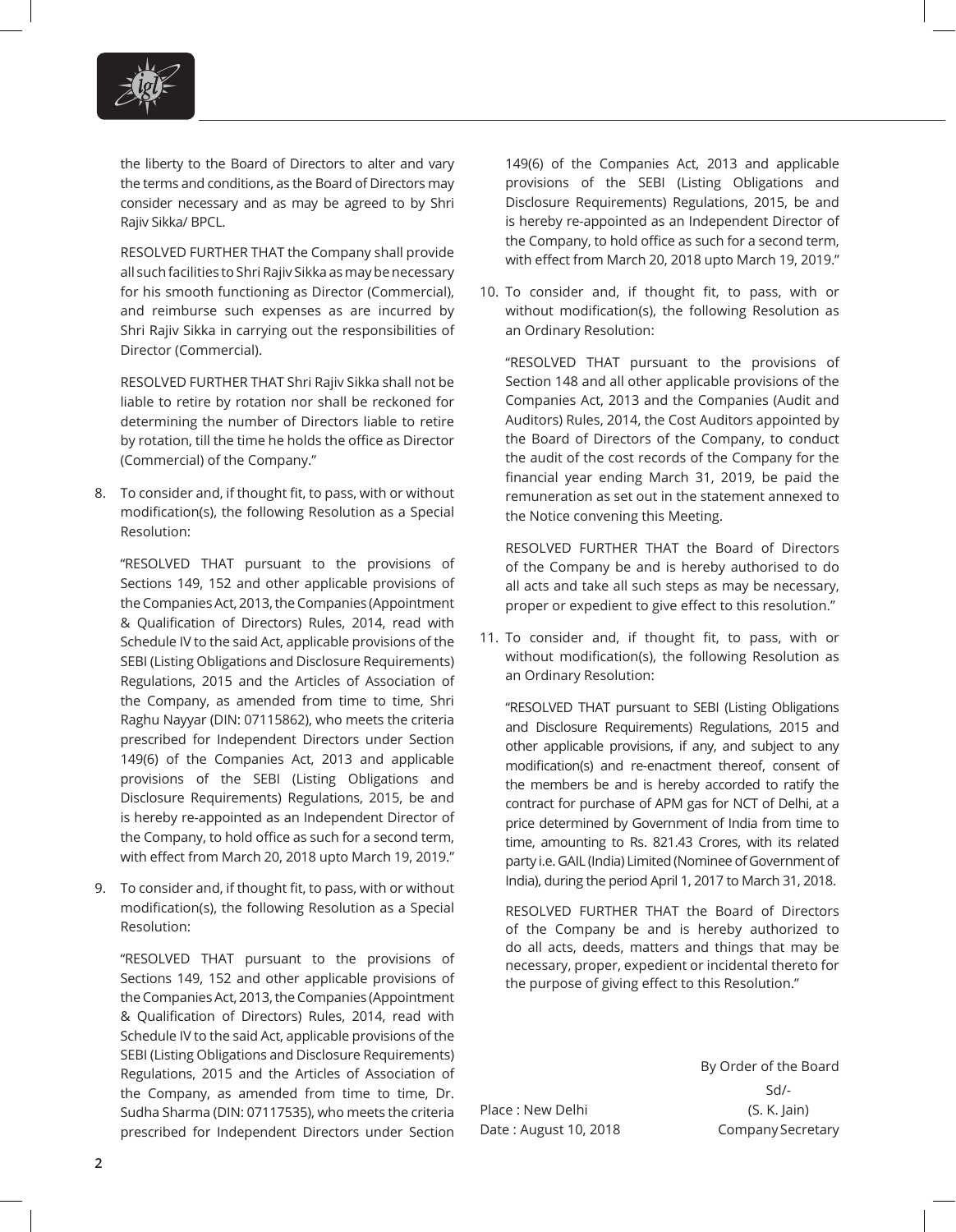#### **Notes:**

- 1. The explanatory statement pursuant to Section 102 of the Companies Act, 2013 is annexed hereto.
- **2. A MEMBER ENTITLED TO ATTEND AND VOTE AT THE ANNUAL GENERAL MEETING (HEREIN AFTER REFERRED AS 'THE MEETING' OR 'AGM') IS ENTITLED TO APPOINT A PROXY TO ATTEND AND ON A POLL TO VOTE INSTEAD OF HIMSELF AND THE PROXY NEED NOT BE A MEMBER OF THE COMPANY**.
- 3. The instrument appointing a proxy, to be effective, must be duly filled, stamped and must reach the Company's registered office not later than 48 (forty eight) hours before the commencement of the meeting. Proxies submitted on behalf of the companies, societies etc., must be supported by an appropriate resolution/authority, as applicable.
- 4. A person can act as a proxy on behalf of members not exceeding fifty and holding in the aggregate not more than ten percent of the total share capital of the Company carrying voting rights. A member holding more than ten percent of the total share capital of the Company carrying voting rights may appoint a single person as proxy and such person shall not act as a proxy for any other person or shareholder.
- 5. The Register of members and Share Transfer Books of the Company will remain closed from September 18, 2018 to September 26, 2018 (both days inclusive) for the purpose of ascertaining the eligibility for payment of dividend.
- 6. The dividend payable on equity shares, if approved by the members, will be paid to those members whose names appear on the Company's Register of members and as per beneficial owners' position received from NSDL & CDSL as at the close of September 17, 2018.



7. Route map of the Venue of AGM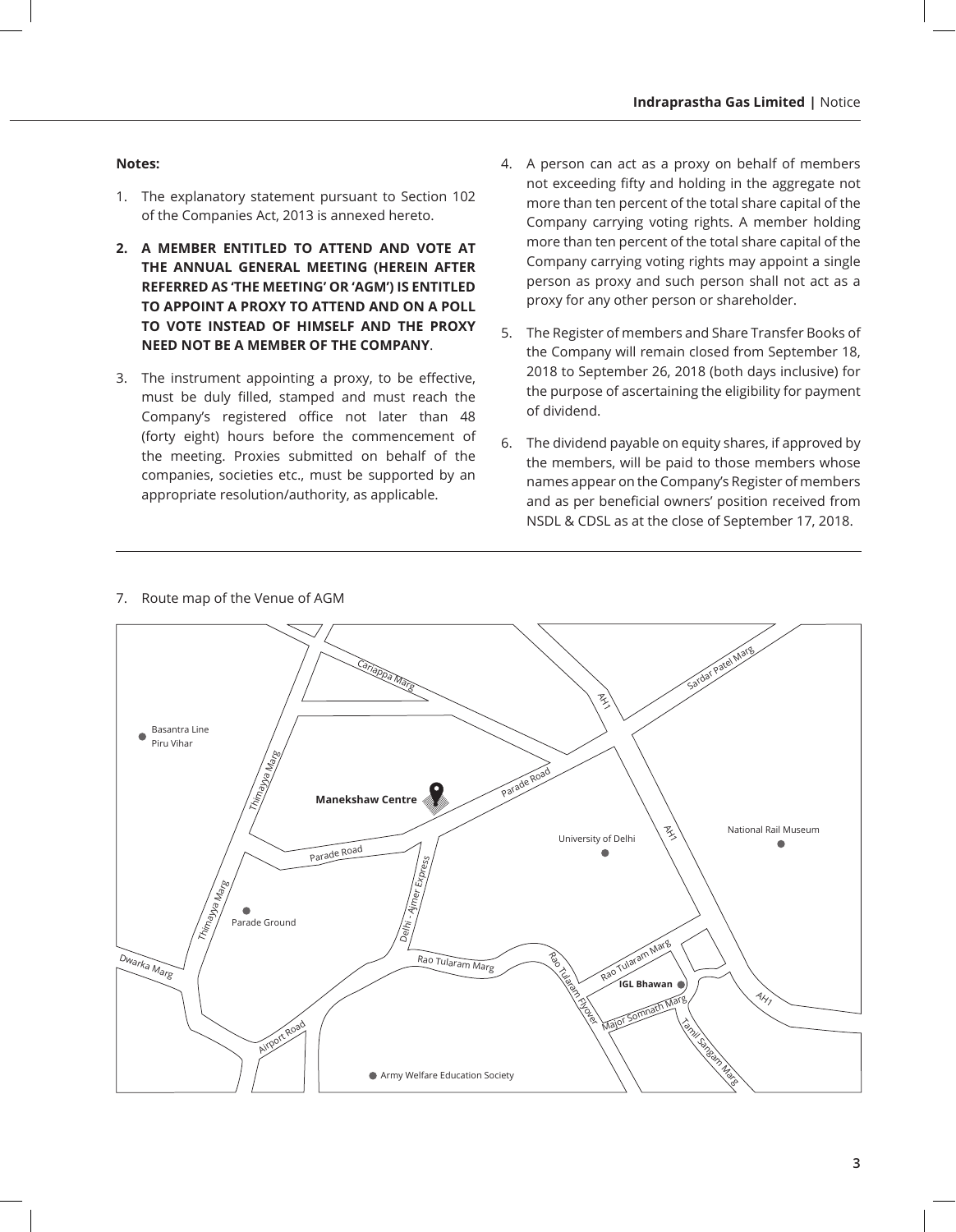

- 8. Members holding shares in physical form are requested to notify change in their address, if any, quoting folio number to Registrar and Transfer Agents (RTA) at M/s Karvy Computershare Private Limited, Karvy Selenium Tower B, Plot No 31 & 32, Gachibowli, Financial District, Nanakramguda, Serilingampally, Hyderabad, Telangana – 500032.
- 9. Members are requested to notify any change of Address/ Bank Account Number:

a) To the Company's Registrar in respect of their physical share folios; and

b) To their Depository Participants (DPs) in respect of their Electronic Demat Accounts as the Company is obliged to print the Bank details on the dividend warrant as furnished by NSDL/ CDSL.

- 10. Members may correspond with the RTA /Company to claim dividends, which remain unclaimed. In this regard, members are requested to note that dividends not encashed or claimed within seven years from the date of transfer to the Company's Unpaid Dividend Account, will be transferred to the Investor Education and Protection Fund. Shares on which dividend remains unclaimed for seven consecutive years will be transferred to the IEPF as per Section 124 of the Act, and the applicable rules.
- 11. Members are requested to send their queries, if any, atleast 10 days in advance of meeting so that the information can be made available at the meeting.
- 12. Members are requested to bring their copy of the Annual Report to the Meeting and no copy would be provided at AGM venue.
- 13. Documents referred in the accompanying Notice shall be open for inspection at the registered office of the Company on all working days except Saturdays and holidays between 1030 hours to 1230 hours upto the date of conclusion of AGM.
- 14. In exercise of powers conferred by Section 139 of the Companies Act, 2013, the Comptroller and

Auditor General of India vide its letter dated August 01, 2018, has appointed M/s Walker Chandiok & Co LLP (Registration No. 001076N/N500013), Chartered Accountants as Statutory Auditors of the Company for the financial year 2018-19.

- 15. The business set out in the Notice will be transacted through electronic voting system and the Company is providing facility for voting through electronic means. Instructions and other related information for e-voting is provided herein below. Further, the Company will also send communication relating to remote e-voting which inter alia would contain details about user ID and password along with copy of this Notice to the members separately.
- 16. Voting through electronic means:
	- a) Pursuant to the provisions of Section 108 of the Companies Act, 2013 read with the Companies (Management and Administration) Rules, 2014, (hereinafter referred as "the Rules"), as amended and the provisions of the Securities and Exchange Board of India (Listing Obligations and Disclosure Requirements) Regulations, 2015, the Company has made necessary arrangements for remote e-voting facility to its members to enable them to cast their votes electronically.
	- b) The Company has engaged the services of Karvy Computershare Private Limited ("Karvy") as the authorised agency to provide remote e-voting facilities.
	- c) The Board of Directors has appointed Shri V.K. Sharma, Company Secretary in practice as the Scrutinizer, for conducting the remote e-voting process and poll in a fair and transparent manner.
	- d) Members are requested to carefully read the instructions for remote e-voting before casting their vote.
	- e) The remote e-voting period will commence at 9.00 AM on September 23, 2018 and will end at 5.00 PM on September 25, 2018.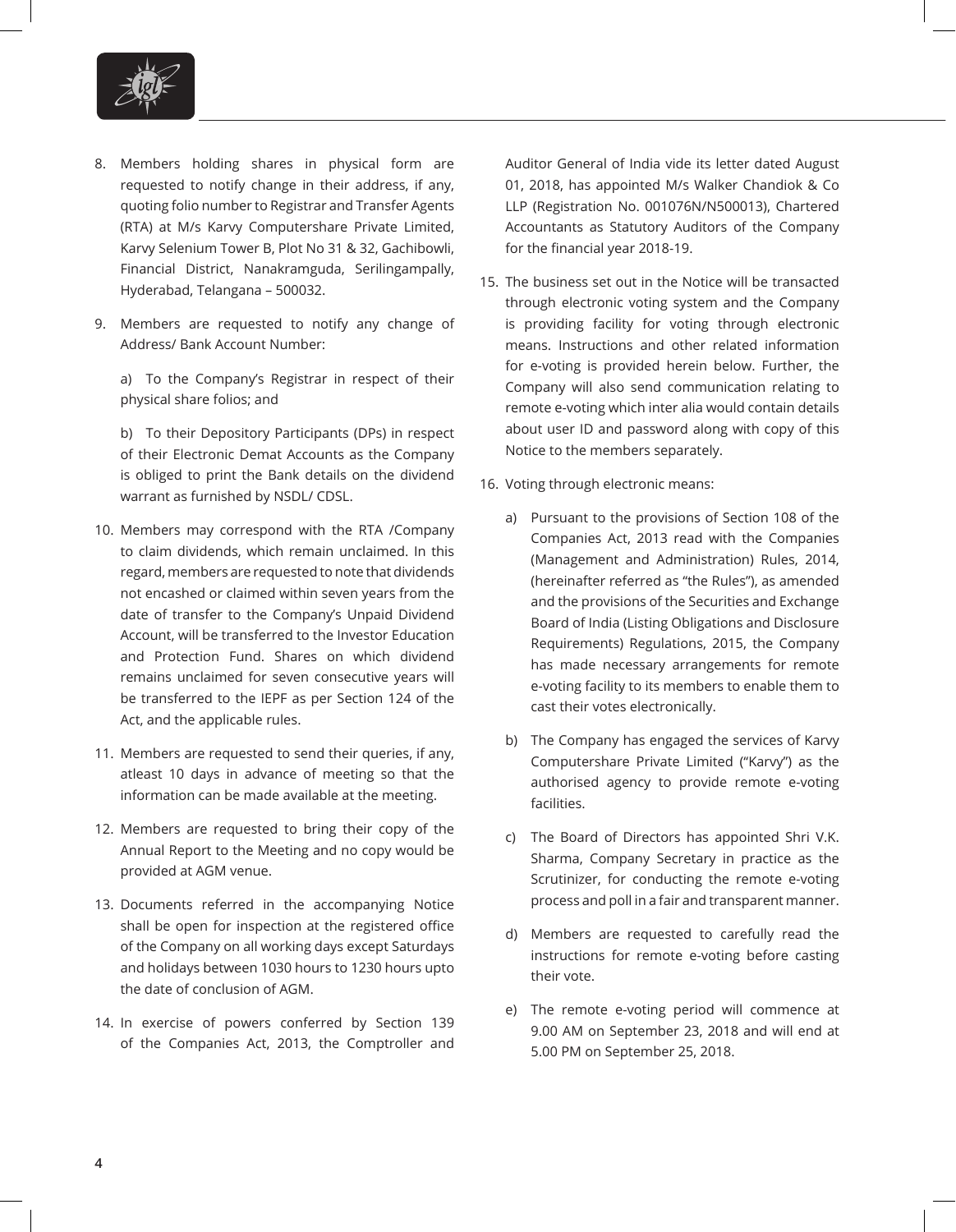- f) The cut-off date (i.e. the record date) for the purpose of remote e-voting or poll is September 19, 2018. A person, whose name is recorded in the register of members or in the register of beneficial owners maintained by the depositories as on the cut-off date, i.e. September 19, 2018 shall be entitled to avail the facility of remote e-voting/Ballot Paper.
- g) The procedure and instructions for remote e-voting are as under:
	- (A) In case a member receives an email from Karvy [for members whose email IDs are registered with the Company/Depository Participants (s)]:
		- i. Launch internet browser by typing the URL: https://evoting.karvy.com.
		- ii. Enter the login credentials (i.e. User ID and password as mentioned in email). In case of physical folio, User ID will be EVEN (E-Voting Event Number) xxxx followed by folio number. In case of Demat account, User ID will be your DP ID and Client ID. However, if you are already registered with Karvy for e-voting, you can use your existing User ID and password for casting your vote.
		- iii. After entering these details appropriately, click on "LOGIN".
		- iv. You will now reach password change menu wherein you are required to mandatorily change your password. The new password shall comprise of minimum 8 characters with at least one upper case (A- Z), one lower case (a-z), one numeric value (0-9) and a special character (@,#,\$, etc.). The system will prompt you to change your password and update your contact details like mobile number, email ID etc. on first login. You may also enter a secret

question and answer of your choice to retrieve your password in case you forget it. It is strongly recommended that you do not share your password with any other person and that you take utmost care to keep your password confidential.

- v. You need to login again with the new credentials.
- vi. On successful login, the system will prompt you to select the "EVENT" i.e., ''Indraprastha Gas Limited'.
- vii. On the voting page, enter the number of shares (which represents the number of votes) as on the cut-off date under "FOR/AGAINST" or alternatively, you may partially enter any number in "FOR" and partially "AGAINST" but the total number in "FOR/AGAINST" taken together shall not exceed your total shareholding as mentioned herein above. You may also choose the option ABSTAIN. If the member does not indicate either "FOR" or "AGAINST" it will be treated as "ABSTAIN" and the shares held will not be counted under either head.
- viii. Members holding multiple folios/demat accounts shall choose the voting process separately for each folio/demat accounts.
- ix. Voting has to be done for each item of the notice separately. In case you do not desire to cast your vote on any specific item, it will be treated as abstained.
- x. You may then cast your vote by selecting an appropriate option and click on "Submit".
- xi. A confirmation box will be displayed. Click "OK" to confirm else "CANCEL" to modify. Once you have voted on the resolution(s), you will not be allowed to modify your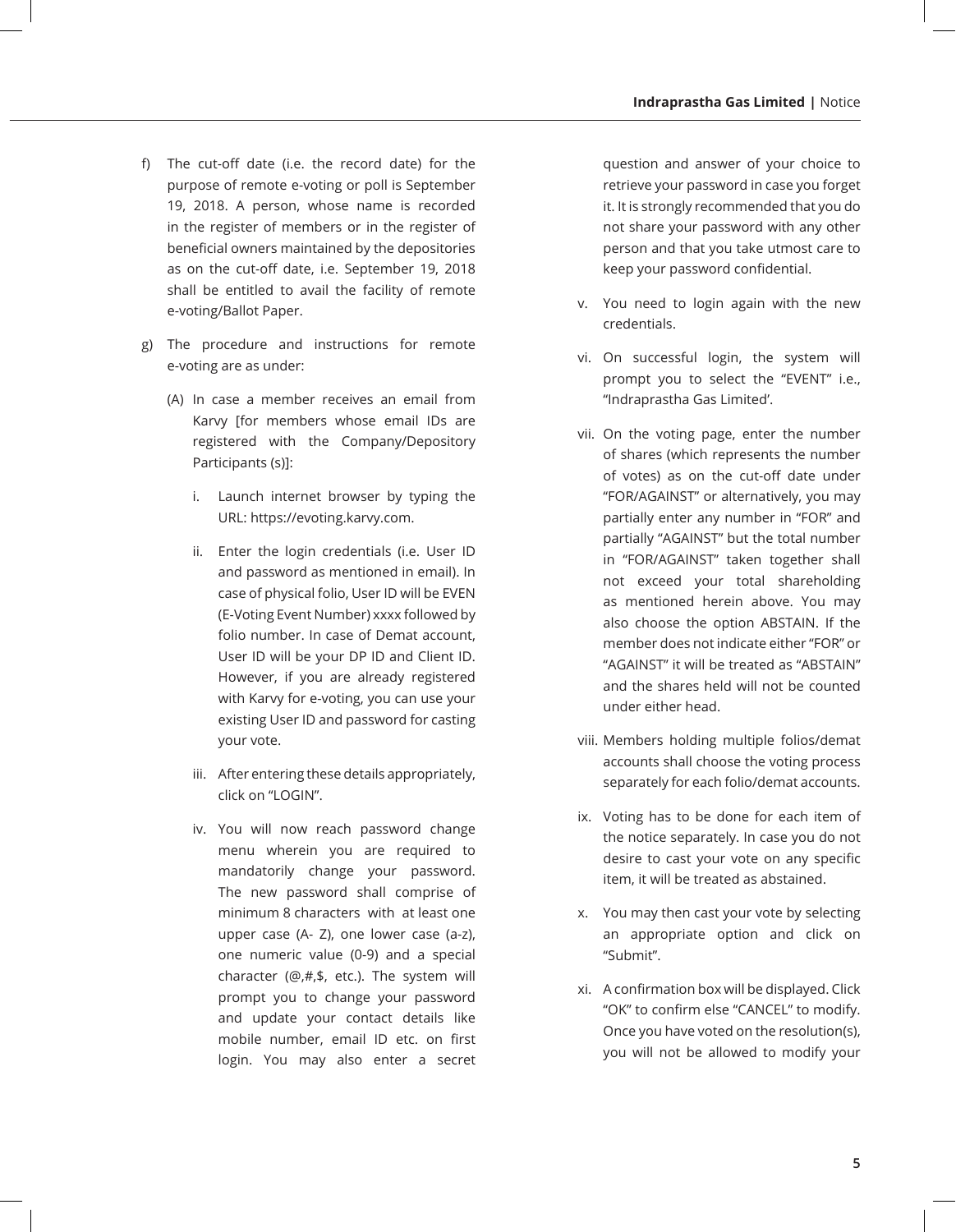

vote. During the voting period, members can login any number of times till they have voted on the resolution(s).

- xii. Corporate/Institutional members (i.e. other than Individuals, HUF, NRI etc.) are also required to send scanned certified true copy (PDF Format) of the Board Resolution/Authority Letter etc., together with attested specimen signature(s) of the duly authorised representative(s), to the Scrutinizer at email vijay.sharma@ vkscosecy.com with a copy marked to evoting@karvy.com. The scanned image of the above mentioned documents should be in the naming format "Corporate Name Event No."
- (B) In case of members receiving physical copy of Notice [for members whose email IDs are not registered with the Company/ Depository Participants (s)]:
	- i. E-Voting Event Number XXXX (EVEN), User ID and Password as provided on the cover page of notice.
	- ii. Please follow all steps from Sl. No. (i) to (xii) above to cast your vote by electronic means.

#### **Other Instructions**

I. In case of any query and/or grievance, in respect of voting by electronic means, members may refer to the Help & Frequently Asked Questions (FAQs) and E-voting user manual available at the download section of https://evoting.karvy. com (Karvy Website) or contact Mr. Ramesh Desai, (Unit: Indraprastha Gas Limited) of Karvy Computershare Private Limited, Karvy Selenium

Tower B, Plot no. 31-32, Gachibowli, Financial District, Nanakramguda, Hyderabad - 500032 or at evoting@karvy.com or phone no. 040 – 67162222 or call Karvy's toll free No. 1800-3454- 001 for any further clarifications.

- II. You can also update your mobile number and e-mail id in the user profile details of the folio which may be used for sending future communication(s).
- III. In case any person becomes member of the Company after dispatch of Notice of AGM and holds shares as on the cut-off date for e-voting i.e., September 19, 2018, he/she may obtain the User ID and Password in the manner as mentioned below :
	- i. If the mobile number of the member is registered against shares held in demat form, the member may send SMS: MYEPWD <space> DP ID Client ID to 9212993399

Example for NSDL: MYEPWD <SPACE> IN12345612345678

Example for CDSL: MYEPWD <SPACE> 1402345612345678

 ii. If the mobile number of the member is registered against shares held in physical form the member may send SMS: MYEPWD <space> Event no. + Folio no. to 9212993399.

Example for Physical: MYEPWD <SPACE> XXXX1234567890

 iii. If e-mail address or mobile number of the member is registered against Folio No. / DP ID Client ID, then on the home page of https:// evoting.karvy.com, the member may click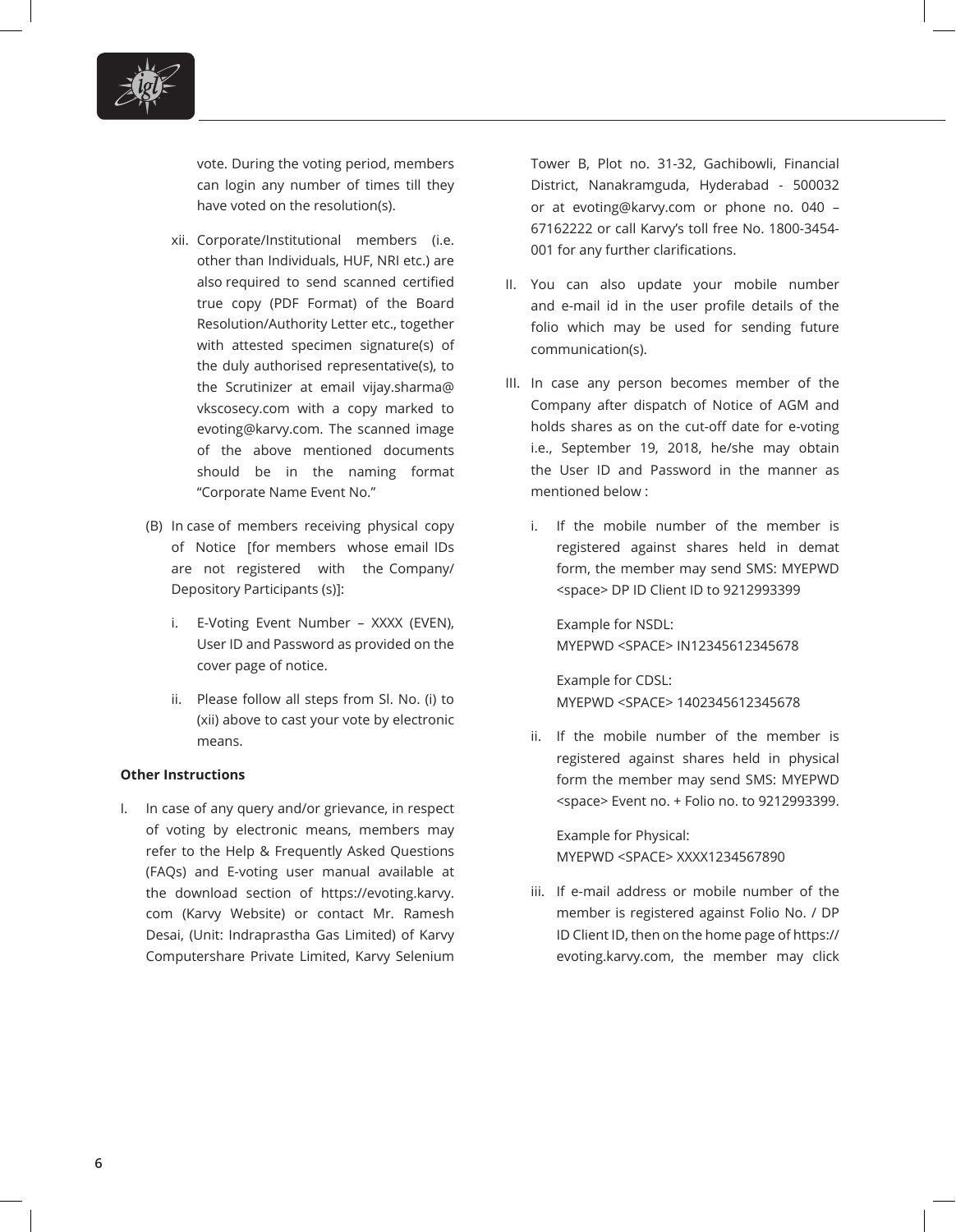"Forgot Password" and enter Folio No. or DP ID Client ID and PAN to generate a password.

- iv. Member may call Karvy's toll free number 1800-3454-001.
- v. Member may send an e-mail request to evoting@karvy.com. However, Karvy shall endeavor to send User ID and Password to those new members whose mail ids are available.
- h) Once the vote on a resolution is cast by a member, the member shall not be allowed to modify it subsequently. The Company shall also provide facility for voting through polling at the Meeting and members attending the meeting who have not already casted their vote by remote e-voting shall be able to exercise their right to vote at the AGM. A member can opt for only single mode of voting i.e. through Remote e-voting or voting at the AGM. If a member casts votes by both modes then voting

done through Remote e-voting shall prevail and vote at the AGM shall be treated as invalid.

- i) The members who have casted their vote by remote e-voting prior to the meeting may also attend the meeting but shall not be entitled to cast their vote again.
- j) The voting rights of the members shall be in proportion to the paid-up value of their shares in the equity capital of the Company as on the cutoff date (i.e. the record date), being September 19, 2018. A person who is not a member as on the cut-off date should treat this notice for information purpose only.
- k) The results shall be declared on or after the AGM. The results along with the Scrutinizer's Report shall also be placed on the website of the Company (https://www.iglonline.net) and on Karvy's website (https://evoting.karvy.com).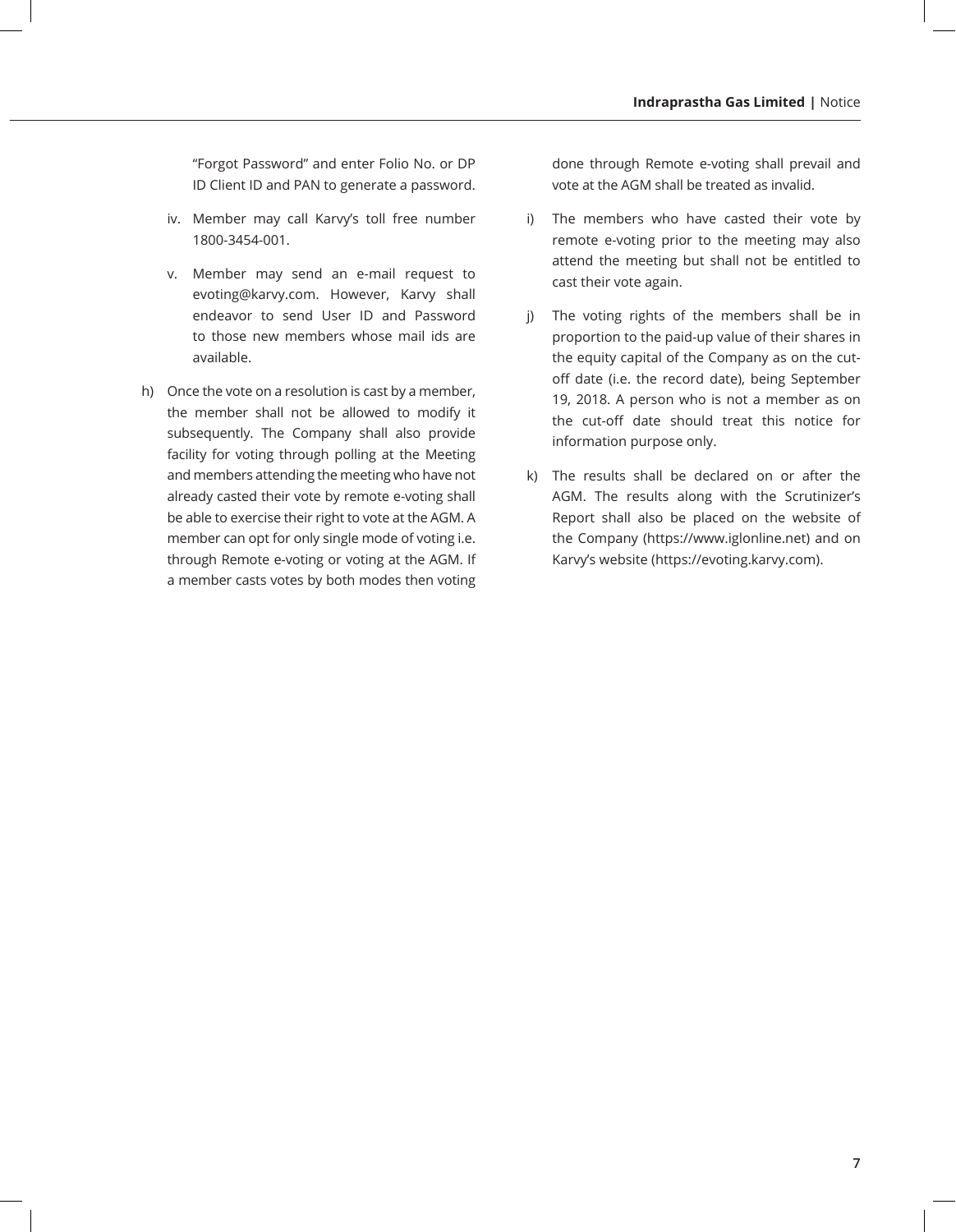

## **Explanatory Statement Pursuant to Section 102 of the Companies Act, 2013**

#### **Item No. 5**

Shri Satyabrata Bairagi was nominated by GAIL (India) Limited as a Director of the Company. The Board of Directors appointed Shri Satyabrata Bairagi, as an Additional Director w.e.f. July 6, 2018.

As per the provisions of Section 161 of the Companies Act, 2013, he shall hold office upto the date of Annual General Meeting. The Company has received a notice under Section 160 of the Companies Act, 2013 from him proposing candidature for the Directorship of the Company.

His brief resume, the nature of his expertise in specific functional areas, names of companies in which he holds Directorships, Committee memberships/ chairmanships, his shareholding etc., are separately annexed hereto.

The Board of Directors recommends the resolution set out in item no. 5 for your approval.

Other than Shri Satyabrata Bairagi and his relatives, none of the Directors, Key Managerial Personnel of the Company or their relatives are considered to be interested in the resolution.

#### **Item No. 6 & 7**

The Board of Directors appointed Shri Rajiv Sikka, as an Additional Director w.e.f. May 25, 2018. As per the provisions of Section 161 of the Companies Act, 2013, he shall hold office upto the date of Annual General Meeting. The Company has received a notice under Section 160 of the Companies Act, 2013 from a member proposing his candidature for the Directorship of the Company.

In terms of Article 121 (A) (iii) of the Articles of Association of the Company, Shri Rajiv Sikka was nominated by Bharat Petroleum Corporation Limited (BPCL) as Director (Commercial) w.e.f. May 25, 2018 to May 24, 2020 on the terms and conditions of appointment including remuneration forwarded by BPCL vide letter dated April 23, 2018 and Email dated May 23, 2018. Accordingly, Board of Directors also appointed Shri Rajiv Sikka as Director (Commercial).

Major terms & conditions of his appointment as Director (Commercial) are as under:

- I. Shri Rajiv Sikka shall have the power of general conduct and management of the business and affairs of the Company.
- II. Salary:

Shri Rajiv Sikka shall draw his salary and benefits as per his service conditions from BPCL and in respect of which all expenses including contribution towards Provident Fund, Pension and Gratuity shall be reimbursed to BPCL by the Company as stated more particularly herein under :

| <b>Particulars</b>                    | Rs. / Month |
|---------------------------------------|-------------|
| Basic Pay                             | 2,00,800    |
| DA @ 3.5% of Basic Pay                | 7,028       |
| HRA @ 24% of Basic Pay                | 48,192      |
| <b>Deputation Allowance</b>           | 11,576      |
| Perks & Allowances (35% of Basic Pay) | 70,280      |
| <b>Retirement Benefits</b>            | 62,348      |

- III. Accommodation: He is entitled to Company maintained accommodation or HRA applicable to the location.
- IV. Other perquisites and benefits: Shri Rajiv Sikka is entitled for Performance Related Pay and other perquisites / entitlements / benefits, as applicable to him from time to time in BPCL.

His brief resume, the nature of his expertise in specific functional areas, name of companies in which he holds Directorship, Committee memberships/ chairmanships, his shareholding etc., are separately annexed hereto.

The Board of Directors recommends the resolutions set out in item nos. 6 & 7 for your approval.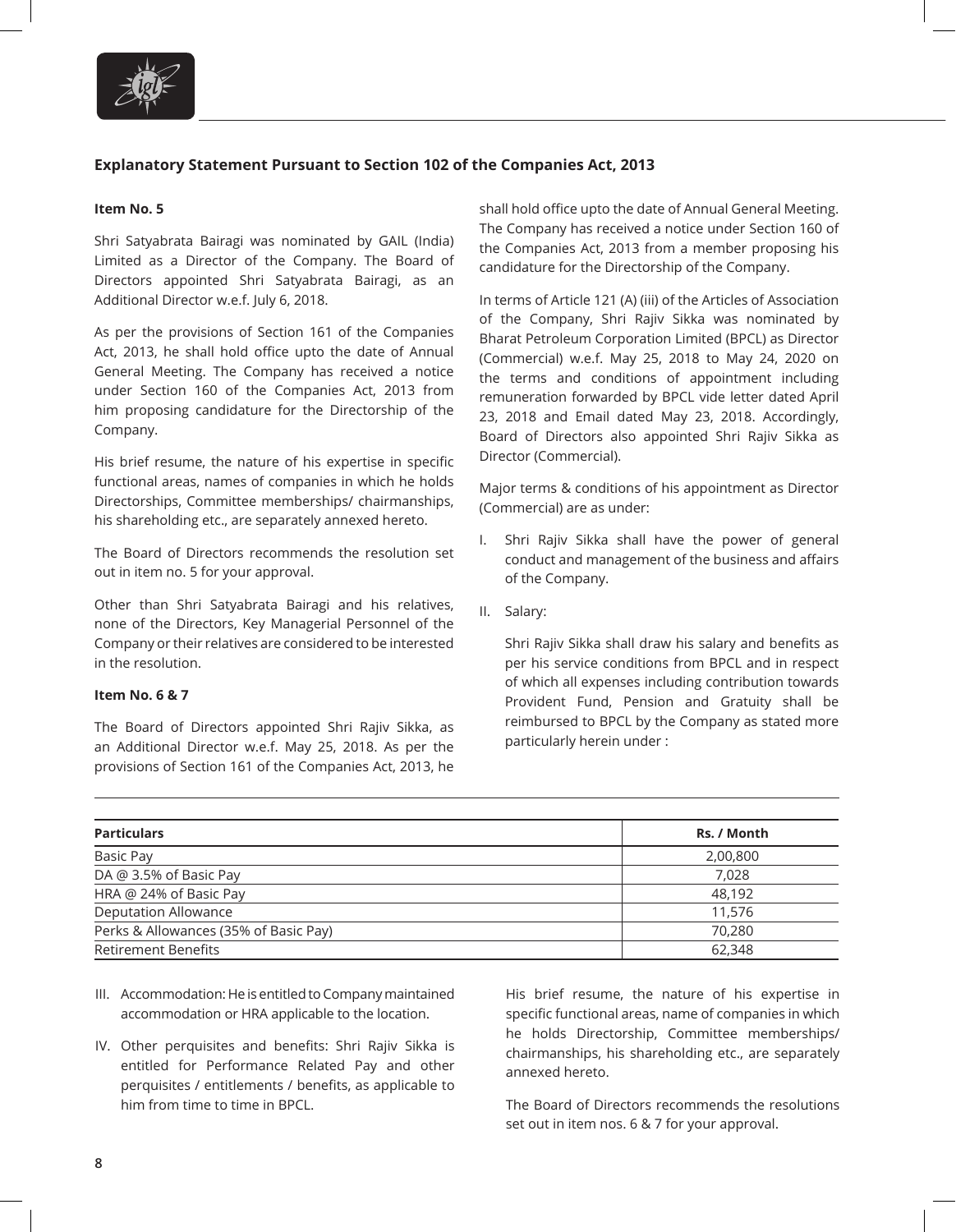Other than Shri Rajiv Sikka and his relatives, none of the Directors, Key Managerial Personnel of the Company or their relatives are considered to be interested in the resolutions.

### **Item No. 8 & 9**

Shri Raghu Nayyar and Dr. Sudha Sharma were appointed as Non-Executive Independent Directors of the Company, pursuant to the provisions of Section 149 of the Companies Act, 2013 and clause 49 of the erstwhile Listing Agreements entered with the Stock Exchanges, for the period of three years from March 20, 2015 to March 19, 2018.

Shri Raghu Nayyar and Dr. Sudha Sharma, Non - Executive Directors of the Company, have given declaration to the Board that they meet the criteria of independence as provided under section 149(6) of the Act and SEBI (Listing Obligations and Disclosure Requirements) Regulations, 2015.

In the opinion of the Board, both the Directors fulfill the conditions specified in the Act, its rules framed thereunder and Listing Regulations for appointment as Independent Directors and they are independent of the management.

Accordingly, based on the performance evaluation of the Independent Directors, the Nomination & Remuneration Committee, recommended the reappointment of the aforesaid Independent Directors and Board of Directors of the Company approved and recommended the reappointment of the aforesaid Independent Directors, for a second term for the period of one year, as provided in the resolutions.

Brief resume, the nature of their expertise in specific functional areas, names of companies in which they hold Directorships, Committee memberships/ chairmanships, their shareholding etc., are separately annexed hereto.

The Board of Directors recommends the special resolutions set out in item nos. 8 & 9 for your approval.

Other than Shri Raghu Nayyar and Dr. Sudha Sharma, and their relatives, none of the Directors, Key Managerial Personnel of the Company or their relatives are considered to be interested in the resolutions.

#### **Item No. 10**

The Board, on the recommendation of the Audit Committee, has approved the appointment of M/s Ramanath Iyer & Co., New Delhi, Cost Accountants as the Cost Auditor of the Company for the FY 2018-19. The remuneration proposed to be paid to the Cost Auditors, would be Rs. 2.50 Lakhs (Rupees Two Lakhs Fifty Thousand only) plus out of pocket expenses with a cap of 10% of the fees, cost of travel (in case meeting to be attended by them takes place outside NCT of Delhi) on actuals and applicable taxes.

In accordance with the provisions of Section 148 of the Act read with the Companies (Audit and Auditors) Rules, 2014, the remuneration payable to the Cost Auditors has to be ratified by the shareholders of the Company.

Accordingly, the Board of Directors recommends the resolution set out at Item No. 10 for approval of the shareholders as an Ordinary Resolution for ratification of the remuneration payable to the Cost Auditors for the financial year ending March 31, 2019.

None of the Directors / Key Managerial Personnel of the Company / their relatives is, in any way, concerned or interested in the resolution.

#### **Item No. 11**

In terms of the SEBI (Listing Obligations and Disclosure Requirements) Regulations, 2015 (Listing Regulations), GAIL (India) Limited ('GAIL') is a related party of the Company. During the financial year 2017-18, the Company under a contract with GAIL (Nominee of Government of India) for NCT of Delhi purchased APM gas amounting to Rs. 821.43 Crores, at a price determined by Government of India, from time to time. The purchases under this contract exceed 10% of the annual turnover of the Company as per the last audited financial statement i.e. of financial year 2017-18. Pursuant to the Listing Regulations, the said transaction is a material related party transaction and thus, requires Shareholders' approval by way of an Ordinary Resolution.

None of the Directors, Key Managerial Personnel of the Company / their relatives is, in the way, concerned or interested in the resolution.

By Order of the Board

Place : New Delhi (S. K. Jain) Date: August 10, 2018 Company Secretary

Sd/-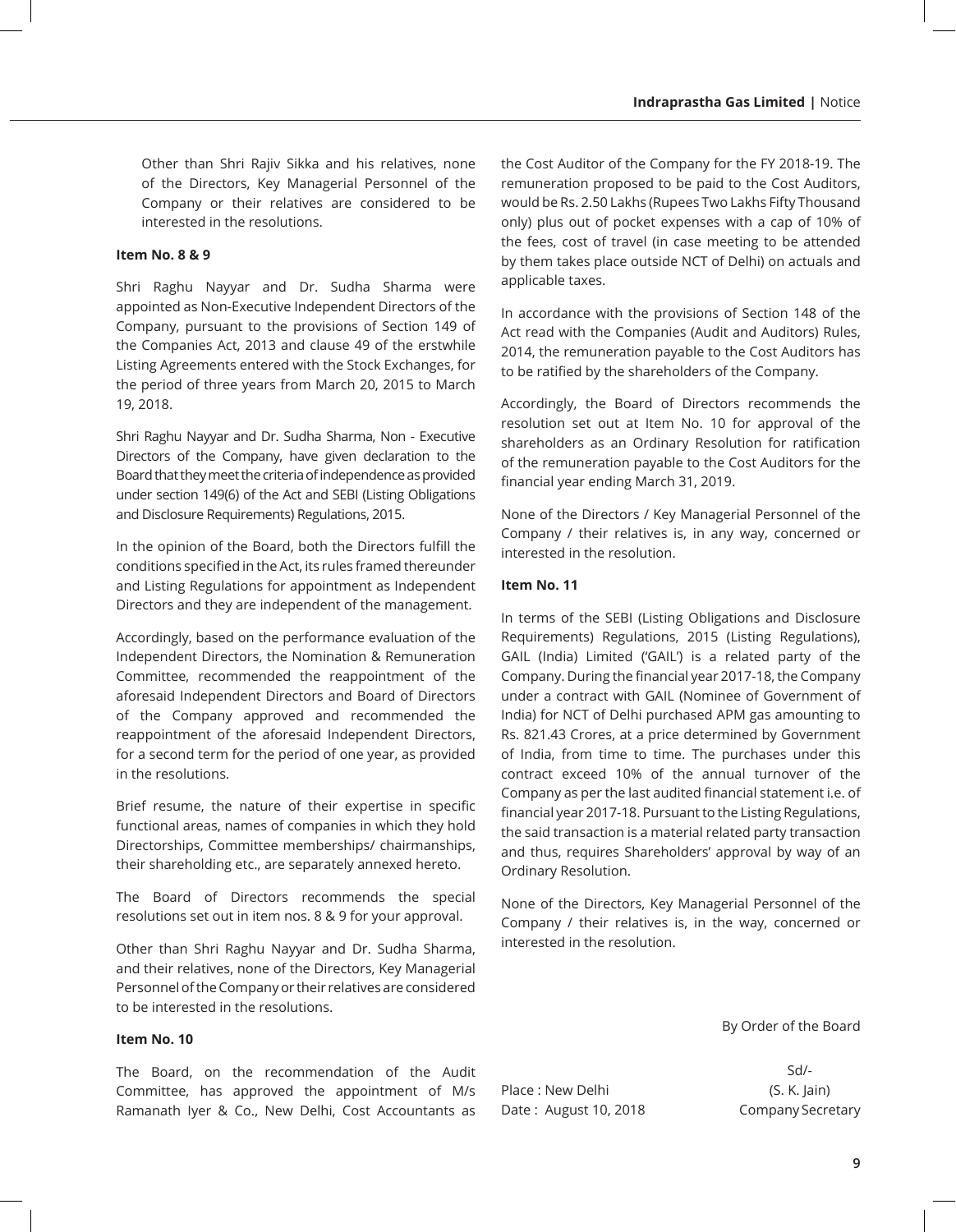## **DETAILS OF DIRECTORS SEEKING APPOINTMENT/RE-APPOINTMENT IN ANNUAL GENERAL MEETING FIXED FOR SEPTEMBER 26, 2018**

| <b>Name of the Director</b>                                                                | Shri S. Ramesh                                                                                                                                                                                                                                                                                                                                                                                                                                                                                                                                                                                            | Shri Rajiv Sikka                                                                                                                                                                        | Shri S. Bairagi                                                                                                                                                                                                                                                                                                                     | Shri Raghu Nayyar                                                                                                                                                                                                            | Dr. Sudha Sharma                                                           |
|--------------------------------------------------------------------------------------------|-----------------------------------------------------------------------------------------------------------------------------------------------------------------------------------------------------------------------------------------------------------------------------------------------------------------------------------------------------------------------------------------------------------------------------------------------------------------------------------------------------------------------------------------------------------------------------------------------------------|-----------------------------------------------------------------------------------------------------------------------------------------------------------------------------------------|-------------------------------------------------------------------------------------------------------------------------------------------------------------------------------------------------------------------------------------------------------------------------------------------------------------------------------------|------------------------------------------------------------------------------------------------------------------------------------------------------------------------------------------------------------------------------|----------------------------------------------------------------------------|
| Date of Birth                                                                              | September 13, 1958                                                                                                                                                                                                                                                                                                                                                                                                                                                                                                                                                                                        | January 08, 1964                                                                                                                                                                        | July 07, 1966                                                                                                                                                                                                                                                                                                                       | June 05, 1958                                                                                                                                                                                                                | February 04, 1954                                                          |
| Date of<br>Appointment/Re-<br>appointment                                                  | January 14, 2017                                                                                                                                                                                                                                                                                                                                                                                                                                                                                                                                                                                          | May 25, 2018                                                                                                                                                                            | July 06, 2018                                                                                                                                                                                                                                                                                                                       | March 20, 2018                                                                                                                                                                                                               | March 20, 2018                                                             |
| Qualification                                                                              | B. Sc. (Honors), M.B.A.                                                                                                                                                                                                                                                                                                                                                                                                                                                                                                                                                                                   | Civil Engineer, HBTI,<br>&<br>Kanpur<br>Masters<br>in Urban & Regional<br>Planning from School<br>of<br>Planning<br>and<br>Architecture, Delhi.                                         | B. Tech in Mechanical<br>Engineering from IIT,<br>Kharagpur.                                                                                                                                                                                                                                                                        | Electrical Engineer (IIT,<br>MBA<br>Kanpur),<br>(IIM,<br>Ahmedabad), L.L.B and<br>certificate in IPR from<br>Indian Law Institute                                                                                            | Retired IRS Officer                                                        |
| <b>Expertise in specific</b><br>functional area                                            | He joined BPCL in the<br>year 1980 & has the<br>distinction of heading<br>three major Business<br>Units, viz, Retail, Lubes<br>& LPG. He introduced<br>like<br>Pure<br>concepts<br>Sure,<br>branded<br>for<br>fuel like "SPEED", and<br>provided low cost Retail<br>Automation. He was also<br>instrumental in launch<br>of In & Out convenience<br>stores,<br>loyalty<br>program, involved<br>in<br>of<br>implementation<br>PAHAL, online booking<br>for new LPG Connection<br>(SAHAJ), conceptualizing<br>& launching of "Project<br>Nishchay etc. Presently,<br>he is Director (Marketing)<br>in BPCL. | He is an experienced<br>senior leader in oil & gas<br>sector skilled in B2B &<br>B2C sales & Marketing,<br>business<br>strategy,<br>business planning, team<br>building and operations. | He has rich experience   He is an Advocate and<br>in Oil & Gas Industry<br>GAIL<br>with<br>Limited<br>in<br>various<br>functions like Projects<br>Execution,<br>Operation<br>&<br>Maintenance<br>of<br>Pipeline & its associated<br>installations, Research  <br>& Development and<br>Marketing of Natural<br>Gas & Petrochemicals. | Legal Consultant with<br>(India)   Techno-Commercial-<br>Management-Legal<br>expertise.<br>He<br>has<br>very rich and varied<br>experience in marketing,<br>technical, commercial,<br>financial, project and<br>legal field. | retired<br>  She<br>as<br>Chairperson of Central<br>Board of Direct Taxes. |
| of<br>other<br>List<br>Companies in which<br>Directorship held                             | Bharat Petroleum Nil<br>1.<br>Corporation<br>Limited<br>2.<br>Bharat<br><b>Stars</b><br>Services Pvt. Ltd.<br>3.<br><b>Stars</b><br>Bharat<br>Services<br>(Delhi)<br>Pvt. Ltd.<br>Matrix Bharat Pte.<br>4.<br>Ltd.                                                                                                                                                                                                                                                                                                                                                                                        |                                                                                                                                                                                         | Bhagyanagar Gas<br>Limited                                                                                                                                                                                                                                                                                                          | Finsall Network Private<br>Limited                                                                                                                                                                                           | <b>NIL</b>                                                                 |
| Chairman/ Member<br>of the Committee of<br><b>Board of Directors of</b><br>other Companies | Nil                                                                                                                                                                                                                                                                                                                                                                                                                                                                                                                                                                                                       | Nil                                                                                                                                                                                     | Nomination &<br>Remuneration<br>Committee - Member                                                                                                                                                                                                                                                                                  | Nil                                                                                                                                                                                                                          | Nil                                                                        |
| Shareholding in the $\vert$ Nil<br>Company                                                 |                                                                                                                                                                                                                                                                                                                                                                                                                                                                                                                                                                                                           | Nil                                                                                                                                                                                     | Nil                                                                                                                                                                                                                                                                                                                                 | Nil                                                                                                                                                                                                                          | Nil                                                                        |
| Relationship<br>with   No<br>other Directors                                               |                                                                                                                                                                                                                                                                                                                                                                                                                                                                                                                                                                                                           | No                                                                                                                                                                                      | No                                                                                                                                                                                                                                                                                                                                  | No                                                                                                                                                                                                                           | No                                                                         |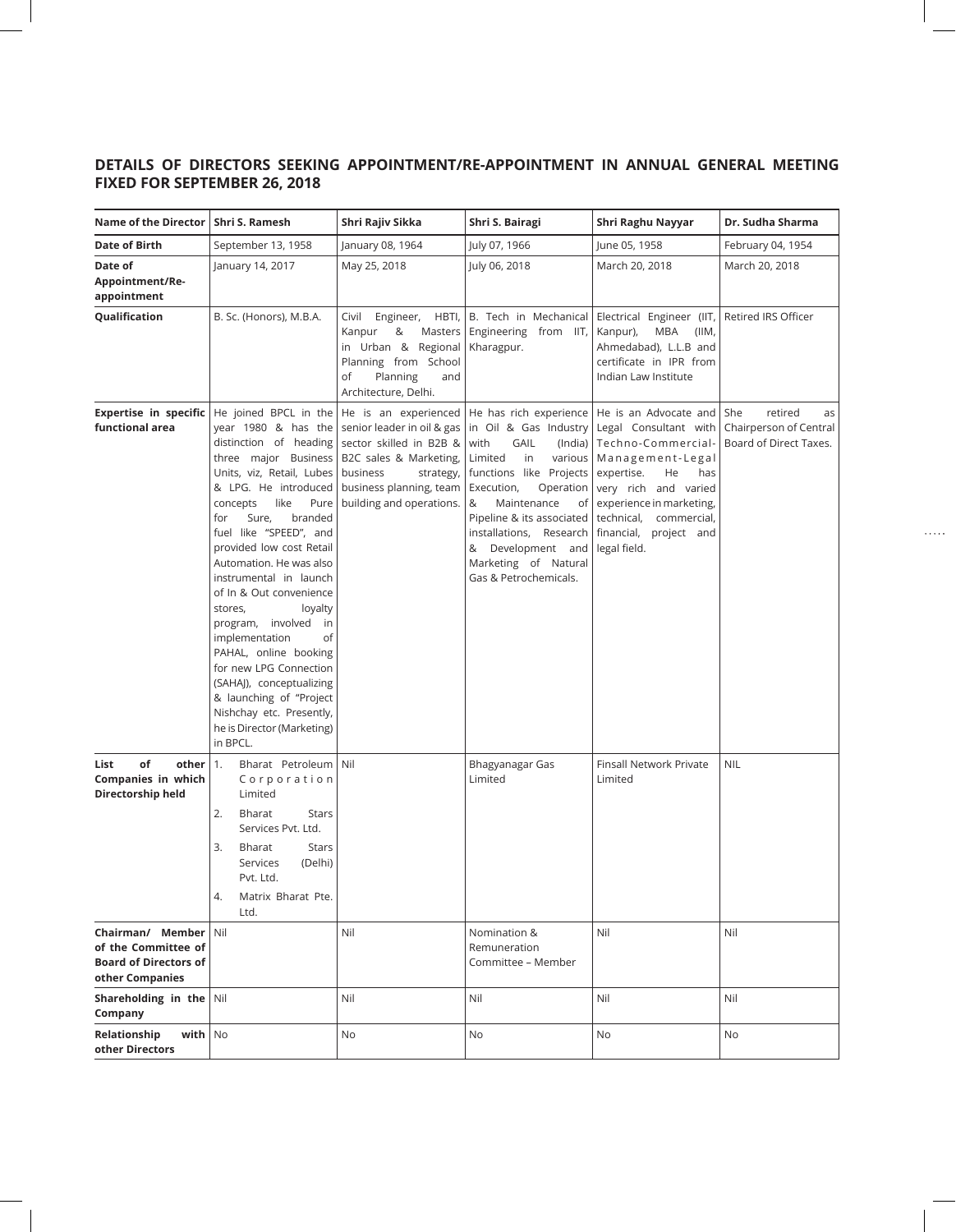

### **INDRAPRASTHA GAS LIMITED**

Regd. office: IGL Bhawan, Plot No. 4, Community Centre, Sector – 9, R.K. Puram, New Delhi-110022 CIN: L23201DL1998PLC097614, Website: www.iglonline.net Email: investors@igl.co.in, Tel No.: 011-46074607, Fax No.: 011-26171863

## **Attendance Form**

Member(s) or his's/her's/their's proxies (ies) are requested to present this form for admission, duly signed in accordance

| I hereby record my presence at the 19th ANNUAL GENERAL MEETING of Indraprastha Gas Limited to be held on Wednesday,<br>the September 26, 2018, at 11:30 AM at Manekshaw Centre, Parade Road, Delhi Cantonment, New Delhi-110010, or any<br>adjournment thereof. |                                                                                                                                                                        |                   |  |
|-----------------------------------------------------------------------------------------------------------------------------------------------------------------------------------------------------------------------------------------------------------------|------------------------------------------------------------------------------------------------------------------------------------------------------------------------|-------------------|--|
| Please $\checkmark$ in the box.<br>Member                                                                                                                                                                                                                       | Proxy                                                                                                                                                                  |                   |  |
| Name of the Proxy in Block Letters Member's Signature                                                                                                                                                                                                           |                                                                                                                                                                        | Proxy's Signature |  |
|                                                                                                                                                                                                                                                                 |                                                                                                                                                                        |                   |  |
| Regd. office: IGL Bhawan, Plot No. 4, Community Centre, Sector - 9, R.K. Puram, New Delhi-110022                                                                                                                                                                | <b>INDRAPRASTHA GAS LIMITED</b><br>CIN: L23201DL1998PLC097614, Website: www.iglonline.net                                                                              |                   |  |
|                                                                                                                                                                                                                                                                 | Email: investors@igl.co.in, Tel No.: 011-46074607, Fax No.: 011-26171863                                                                                               |                   |  |
|                                                                                                                                                                                                                                                                 | <b>PROXY FORM - MGT - 11</b><br>(Pursuant to Section 105(6) of the Companies Act, 2013 and Rule 19(3) of the<br>Companies (Management and Administration) Rules, 2014) |                   |  |
|                                                                                                                                                                                                                                                                 |                                                                                                                                                                        |                   |  |
|                                                                                                                                                                                                                                                                 |                                                                                                                                                                        |                   |  |
|                                                                                                                                                                                                                                                                 |                                                                                                                                                                        |                   |  |
|                                                                                                                                                                                                                                                                 |                                                                                                                                                                        |                   |  |
|                                                                                                                                                                                                                                                                 |                                                                                                                                                                        |                   |  |
|                                                                                                                                                                                                                                                                 |                                                                                                                                                                        |                   |  |
|                                                                                                                                                                                                                                                                 |                                                                                                                                                                        |                   |  |
|                                                                                                                                                                                                                                                                 |                                                                                                                                                                        |                   |  |
| 2.                                                                                                                                                                                                                                                              |                                                                                                                                                                        |                   |  |
|                                                                                                                                                                                                                                                                 |                                                                                                                                                                        |                   |  |
|                                                                                                                                                                                                                                                                 |                                                                                                                                                                        |                   |  |
| 3.                                                                                                                                                                                                                                                              |                                                                                                                                                                        |                   |  |
|                                                                                                                                                                                                                                                                 |                                                                                                                                                                        |                   |  |

. . . . . . . . . . . . . .

as my / our proxy to attend and vote (on a poll) for me / us and on my / our behalf at the Nineteenth Annual General Meeting of the Company to be held on the 26th day of September 2018 at 11:30 AM at Manekshaw Centre, Parade Road, Delhi Cantonment, New Delhi-110010 and at any adjournment thereof, in respect of such resolutions as are indicated below: